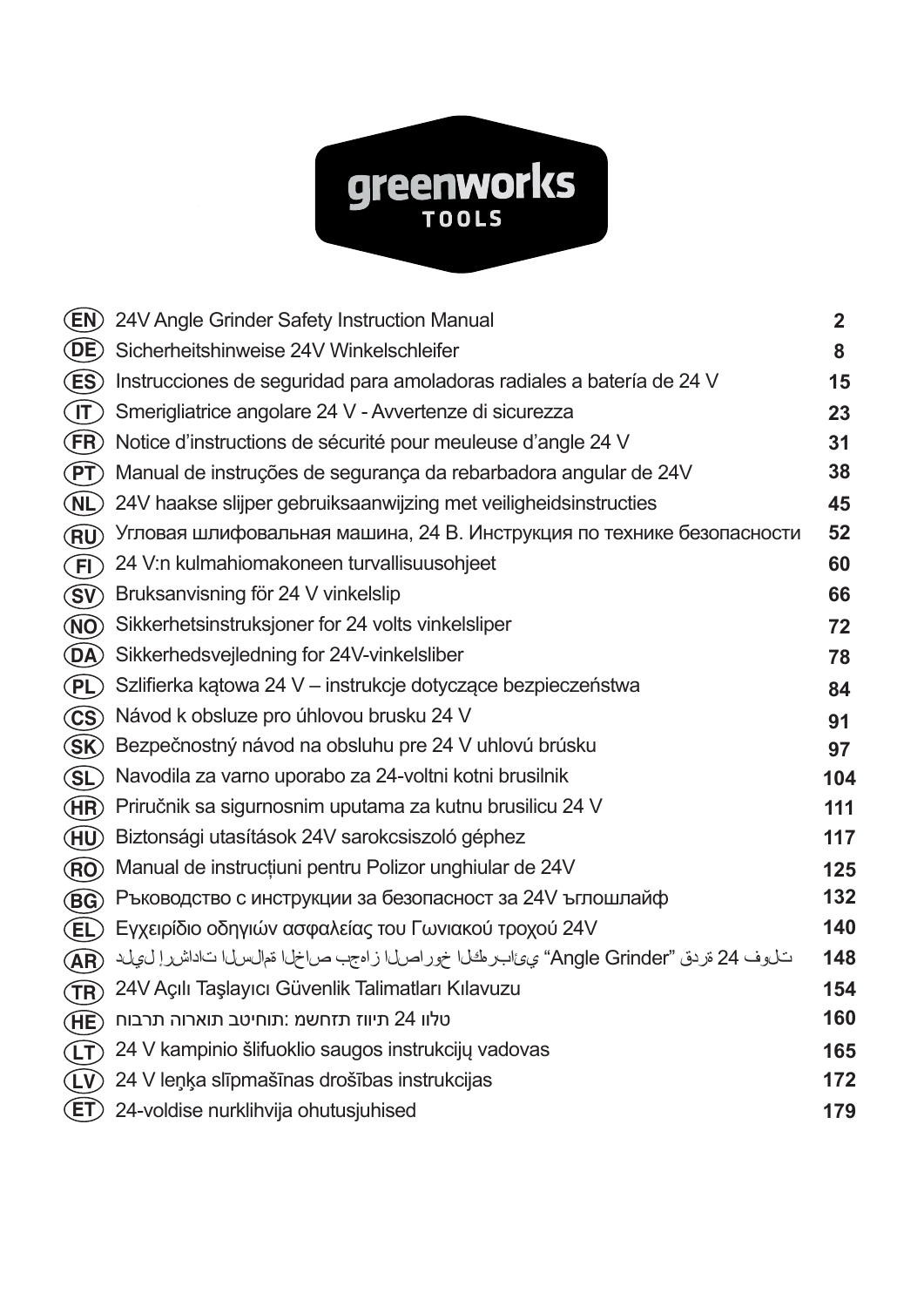EN \DE\ES\IT\FR\PT\NL\RU\FI\SV\NO\DA\PL\CS\SK\SL\HR\HU\RO\BG\EL\AR\TR\HE\LT\LV\ET)

# **English (Original Instructions)**

# **GENERAL SAFETY RULES**

# **WARNING**

**Read all safety warnings and all**  and instructions may result in electric shock, fire and/or serious injury.

### **Save all warnings and instructions for future reference.**

The term "power tool" in the warnings refers to your mains-operated (corded) power tool or battery-operated (cordless) power tool.

### **Work area safety**

- Keep work area clean and well lit. Cluttered or dark areas invite accidents.
- **Do not operate power tools in explosive atmospheres, such as in the presence of flammable liquids, gases or dust.** Power tools create sparks which may ignite the dust or fumes.
- Keep children and bystanders **away while operating a power tool.** Distractions can cause you to lose control.

## **Electrical safety**

- **Power tool plugs must match the outlet. Never modify the plug in any way. Do not use any adapter plugs with earthed (grounded) power tools.** Unmodified plugs and matching outlets will reduce risk of electric shock.
- **Avoid body contact with earthed or grounded surfaces, such as pipes, radiators, ranges and refrigerators.** There is an increased risk of electric shock if your body is earthed or grounded.
- **Do not expose power tools to rain**  a power tool will increase the risk of electric shock.
- Do not abuse the cord. Never use **the cord for carrying, pulling or unplugging the power tool. Keep cord away from heat, oil, sharp**  or entangled cords increase the risk of electric shock.
- When operating a power tool **outdoors, use an extension cord suitable for outdoor use.** Use of a cord suitable for outdoor use reduces the risk of electric shock.

■ **If operating a power tool in a damp location is unavoidable, use a residual current device (RCD) protected supply.** Use of an RCD reduces the risk of electric shock.

### **Personal safety**

- **Stay alert, watch what you are doing and use common sense when operating a power tool. Do not use a power tool while you are tired or under the influence of drugs, alcohol or medication.** A moment of inattention while operating power tools may result in serious personal injury.
- Use personal protective equipment. **Always wear eye protection.** Protective equipment such as dust mask, non-skid safety shoes, hard hat, or hearing protection used for appropriate conditions will reduce personal injuries.
- **Prevent unintentional starting. Ensure the switch is in the offposition before connecting to power source and/or battery pack, picking**  power tools with your finger on the switch or energising power tools that have the switch on invites accidents.
- **Remove any adjusting key or wrench before turning the power tool on.**<br>A wrench or a key left attached to a rotating part of the power tool may result in personal injury.
- **Do not overreach. Keep proper footing and balance at all times.** This enables better control of the power tool in unexpected situations.
- **Dress properly. Do not wear loose clothing or jewellery. Keep your hair, clothing and gloves away from moving parts.** Loose clothes, jewellery or long hair can be caught in moving parts.
- **If devices are provided for the connection of dust extraction and collection facilities, ensure these are connected and properly used.** Use of dust collection can reduce dust-related hazards.
- **Do not use on a ladder or unstable support.** Stable footing on a solid surface enables better control of the power tool in unexpected situations.

## **Power tool use and care**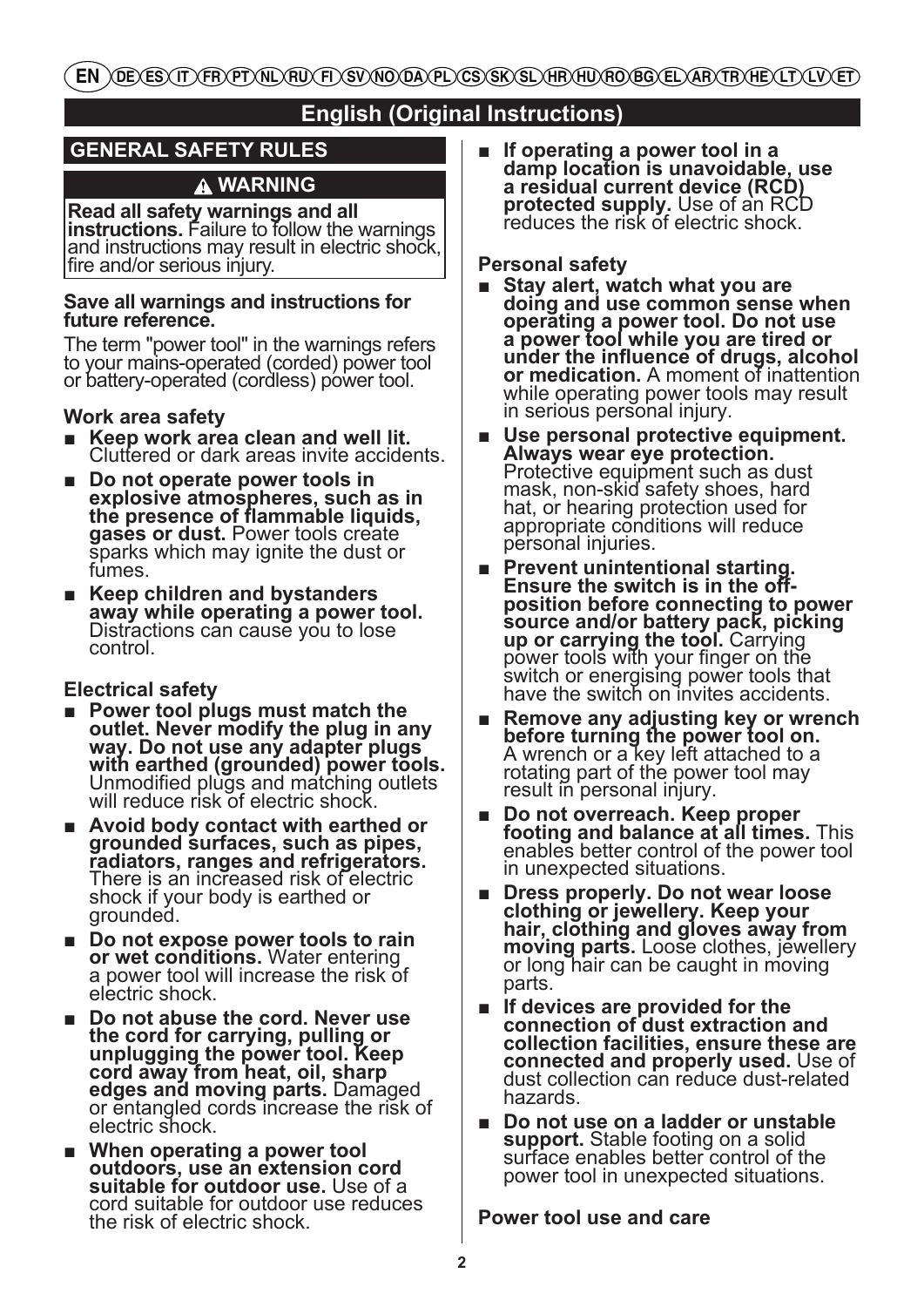# **English (Original Instructions)**

- **Do not force the power tool. Use the correct power tool for your**  do the job better and safer at the rate for which it was designed.
- **Do not use the power tool if the switch does not turn it on and off.** Any power tool that cannot be controlled with the switch is dangerous and must be repaired.
- **Disconnect the plug from the power source and/or the battery pack from the power tool before making any adjustments, changing accessories, or storing power tools.** Such preventive safety measures reduce the risk of starting the power tool accidentally.
- Store idle power tools out of the **reach of children and do not allow persons unfamiliar with the power tool or these instructions to operate the power tool.** Power tools are dangerous in the hands of untrained users.
- **Maintain power tools. Check for misalignment or binding of moving parts, breakage of parts and any other condition that may affect the power tool's operation. If damaged, have the power tool repaired before use.** Many accidents are caused by poorly maintained power tools.
- **Keep cutting tools sharp and clean.** Properly maintained cutting tools with sharp cutting edges are less likely to bind and are easier to control.
- **Use the power tool, accessories and tool bits etc. in accordance with these instructions, taking into account the working conditions and the work to be performed.** Use of the power tool for operations different from those intended could result in a hazardous situation.

### **Battery tool use and care**

- **Ensure the switch is in the off position before inserting battery pack.** Inserting the battery pack into<br>power tools that have the switch on invites accidents.
- **Recharge only with the charger specified by the manufacturer.** A charger that is suitable for one type of battery pack may create a risk of fire when used with another battery pack.
- Use power tools only with

**specifically designated battery**  may create a risk of injury and fire.

- **When battery pack is not in use, keep it away from other metal objects, like paper clips, coins, keys, nails, screws or other small metal objects, that can make a connection from one terminal to another.**  Shorting the battery terminals together may cause burns or a fire.
- Under abusive conditions, liquid **may be ejected from the battery; avoid contact. If contact accidentally occurs, flush with water. If liquid contacts eyes, additionally seek medical help.** Liquid ejected from the battery may cause irritation or burns.
- When using in direct sunshine, keep out of water and don't exposure to rain.
- Store indoors, and do not expose to rain or water, avoid direct sunshine.

### **Service**

■ **Have your power tool serviced by a qualified repair person using only identical replacement parts.** This will ensure that the safety of the power tool is maintained.

### **WARNING**

To reduce the risk of injury, the user must read and understand the operator's manual.

■ When servicing a power tool, **use only identical replacement parts. Follow instructions in the Maintenance section of this manual.** Use of unauthorized parts or failure to follow Maintenance instructions may create a risk of shock or injury.

## **SAFETY WARNINGS FOR ANGLE GRINDER**

- **Operations such as polishing, sanding, wire brushing or cuttingoff are not recommended to be performed with this power tool.** Operations for which the power tool was not designed may create a hazard and cause personal injury.
- **Do not use accessories which are not specifically designed and recommended by the tool manufacturer.** Just because the accessory can be attached to your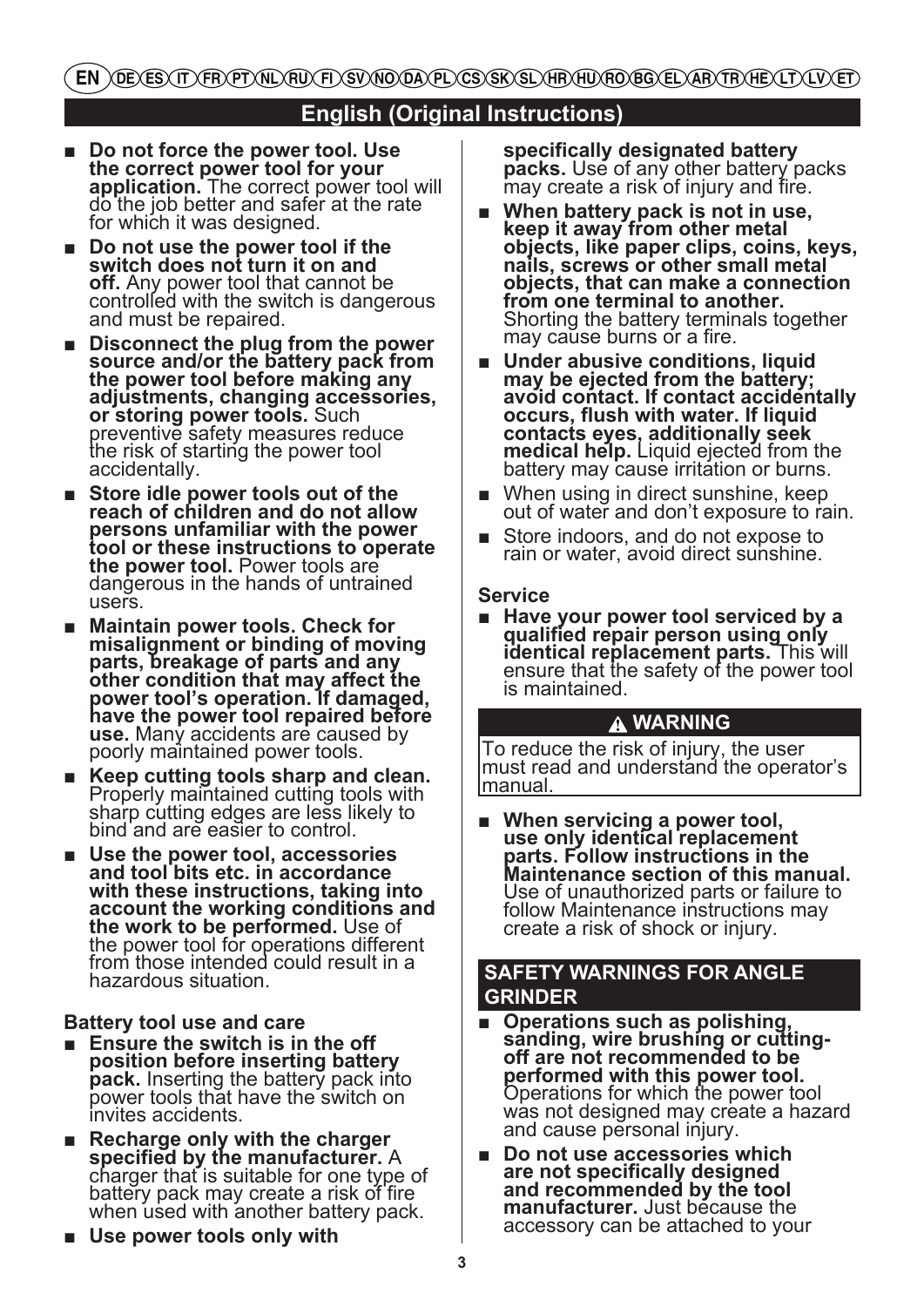EN \DE\ES\IT\FR\PT\NL\RU\FI\SV\NO\DA\PL\CS\SK\SL\HR\HU\RO\BQ\EL\AR\TR\HE\LT\LV\ET)

# **English (Original Instructions)**

power tool, it does not assure safe operation.

- **The rated speed of the accessory must be at least equal to the maximum speed marked on the power tool.** Accessories running faster than their rated speed can break and fly apart.
- The outside diameter and the **thickness of your accessory must be within the capacity rating of your power tool.** Incorrectly sized  $\overline{a}$  ccessories cannot be adequately guarded or controlled.
- **Threaded mounting of accessories must match the grinder spindle thread. For accessories mounted by flanges, the arbour hole of the accessory must fit the locating diameter of the flange.** Accessories that do not match the mounting hardware of the power tool will run out of balance, vibrate excessively and<br>may cause loss of control.
- **Do not use a damaged accessory. Before each use inspect the accessory such as abrasive wheels for chips and cracks, backing pad for cracks, tear or excess wear, wire brush for loose or cracked wires. If power tool or accessory is dropped, inspect for damage or install an undamaged accessory. After inspecting and installing an accessory, position yourself and bystanders away from the plane of the rotating accessory and run the power tool at maximum no-load**  accessories will normally break apart during this test time.
- Wear personal protective equipment. **Depending on application, use face shield, safety goggles or safety glasses. As appropriate, wear dust mask, hearing protectors, gloves and workshop apron capable of stopping small abrasive or**  protection must be capable of stopping flying debris generated by various operations. The dust mask or respirator must be capable of filtrating particles generated by your operation. Prolonged exposure to high intensity noise may cause hearing loss.
- **Keep bystanders a safe distance away from work area. Anyone entering the work area must wear**

**personal protective equipment.** Fragments of workpiece or of a broken accessory may fly away and cause injury beyond immediate area of operation.

- **Hold power tool by insulated gripping surfaces only, when performing an operation where the cutting accessory may contact hidden wiring.** Cutting accessory contacting a "live" wire may make exposed metal parts of the power tool "live" and shock the operator.
- **Never lay the power tool down until the accessory has come to a complete stop.** The spinning accessory may grab the surface and pull the power tool out of your control.
- **Do not run the power tool while carrying it at your side.** Accidental contact with the spinning accessory could snag your clothing, pulling the accessory into your body.
- **Regularly clean the power tool's air vents.** The motor's fan will draw the dust inside the housing and excessive accumulation of powdered metal may cause electrical hazards.
- Do not operate the power tool near **flammable materials.** Sparks could ignite these materials.
- **Do not use accessories that require liquid coolants.** Using water or other liquid coolants may result in electrocution or shock.

**Kickback And Related Warnings**

Kickback is a sudden reaction to a pinched or snagged rotating wheel, backing pad, brush or any other accessory. Pinching or snagging causes rapid stalling of the rotating accessory which in turn causes the uncontrolled power tool to be forced in the direction opposite of the accessory's rotation at the point of the binding. For example, if an abrasive wheel is snagged or pinched by the workpiece, the edge of the wheel that is entering into the pinch point can dig into the surface of the material causing the wheel to climb out or kick out. The wheel may either jump toward or away from the operator, depending on direction of the wheel's movement at the point of pinching. Abrasive wheels may also break under these conditions.

Kickback is the result of power tool misuse and/or incorrect operating procedures or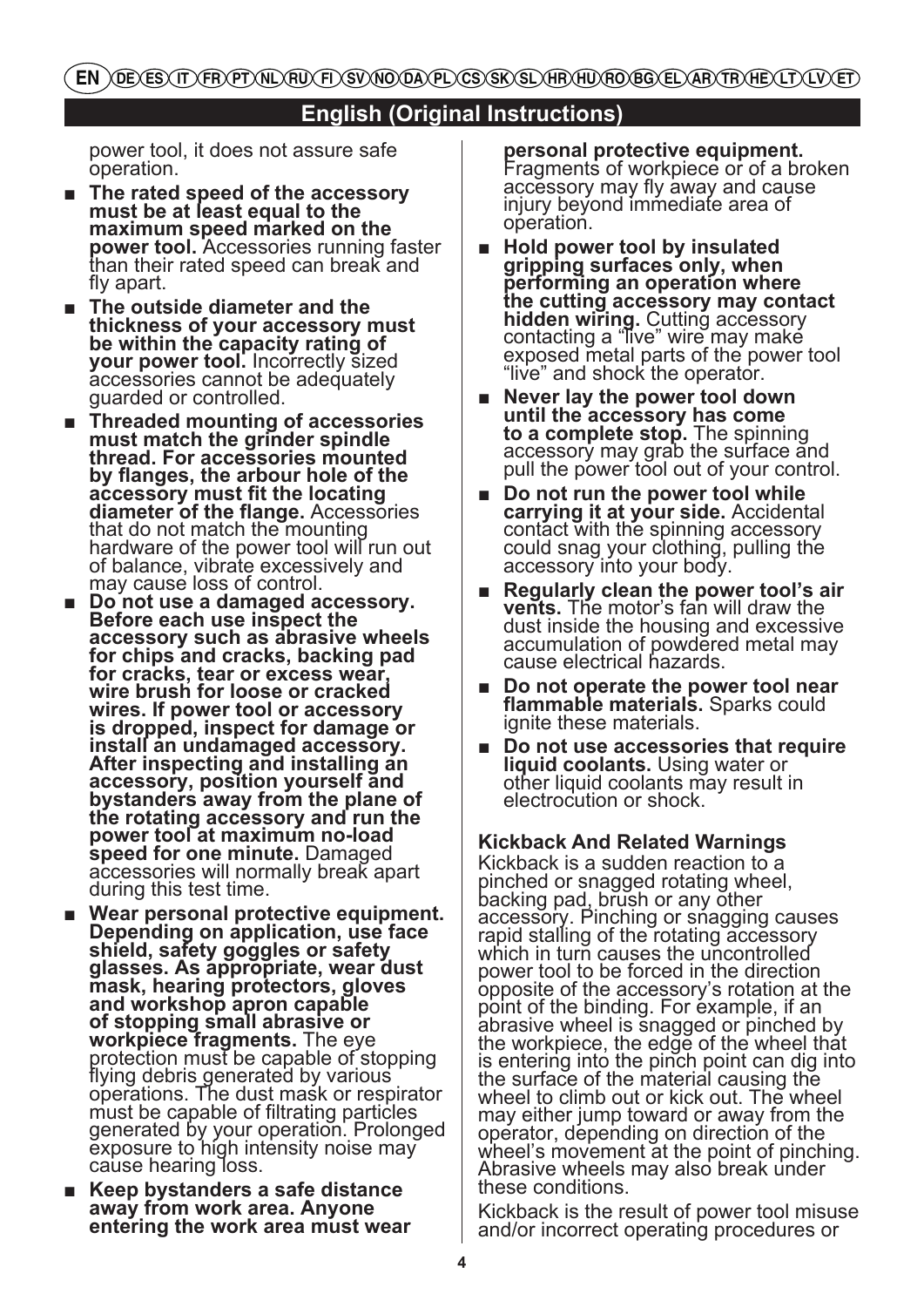EN \DE\ES\IT\FR\PT\NL\RU\FI\SV\NO\DA\PL\CS\SK\SL\HR\HU\RO\BQ\EL\AR\TR\HE\LT\LV\ET)

# **English (Original Instructions)**

conditions and can be avoided by taking proper precautions as given below.

- **Maintain a firm grip on the power tool and position your body and arm to allow you to resist kickback forces. Always use auxiliary handle, if provided, for maximum control over kickback or torque reaction during start-up.** The operator can control torque reactions or kickback forces, if proper precautions are taken.
- **Never place your hand near the rotating accessory.** Accessory may kickback over your hand.
- **Do not position your body in the area where power tool will move if kickback occurs.** Kickback will propel the tool in direction opposite to the wheel's movement at the point of snagging.
- Use special care when working **corners, sharp edges, etc. Avoid bouncing and snagging the**  bouncing have a tendency to snag the rotating accessory and cause loss of control or kickback.
- **Do not attach a saw chain woodcarving blade or toothed saw blade.** Such blades create frequent kickback and loss of control.

### **Safety Warnings Specific For Grinding Operations**

- Use only wheel types that are **recommended for your power tool and the specific guard designed for the selected wheel.** Wheels for which the power tool was not designed cannot be adequately guarded and are unsafe.
- **The grinding surface of centre depressed wheels must be mounted below the plane of the guard lip.** An improperly mounted wheel that projects through the plane of the guard lip cannot be adequately protected.
- **The guard must be securely attached to the power tool and positioned for maximum safety, so the least amount of wheel is exposed towards the operator.** The guard helps to protect operator from broken wheel fragments and accidental contact with wheel and sparks that could ignite clothing.
- **Wheels must be used only for recommended applications. For example: do not grind with the**

**side of an abrasive cut-off wheel.** Abrasive cut-off wheels are intended for peripheral grinding, side forces applied to these wheels may cause them to shatter.

- **Always use undamaged wheel flanges that are of correct size and shape for your selected wheel.** Proper wheel flanges support the wheel thus reducing the possibility of wheel breakage. Flanges for cut-off wheels may be different from grinding wheel flanges.
- Do not use worn down wheels from **larger power tools.** Wheel intended for larger power tool is not suitable for the higher speed of a smaller tool and may burst.
- **Accessories must be rated for at least the speed recommended on the tool warning label.** Wheels and other accessories running over rated speed can fly apart and cause injury.

## **Additional Safety Rules**

- Always use proper guard with<br>**grinding wheel.** A guard protects  $\overline{\text{o}}$  perator from broken wheel fragments.
- **Know your power tool. Read operator's manual carefully. Learn its applications and limitations, as well as the specific potential hazards**  this rule will reduce the risk of electric shock, fire, or serious injury.
- **Always wear eye protection with side shields marked to comply with ANSI<br><b>Z87.1.** Following this rule will reduce<br>the risk of serious personal injury.
- **Protect your lungs. Wear a face or dust mask if the operation is dusty.** Following this rule will reduce the risk of serious personal injury.
- **Protect your hearing. Wear hearing protection during extended periods of operation.** Following this rule will reduce the risk of serious personal injury.
- **Check damaged parts. Before further use of the power tool, a guard or other part that is damaged should be carefully checked to determine that it will operate properly and perform its intended function. Check for alignment of moving parts, binding of moving parts, breakage of parts, mounting, and any other conditions that may affect its operation. A guard**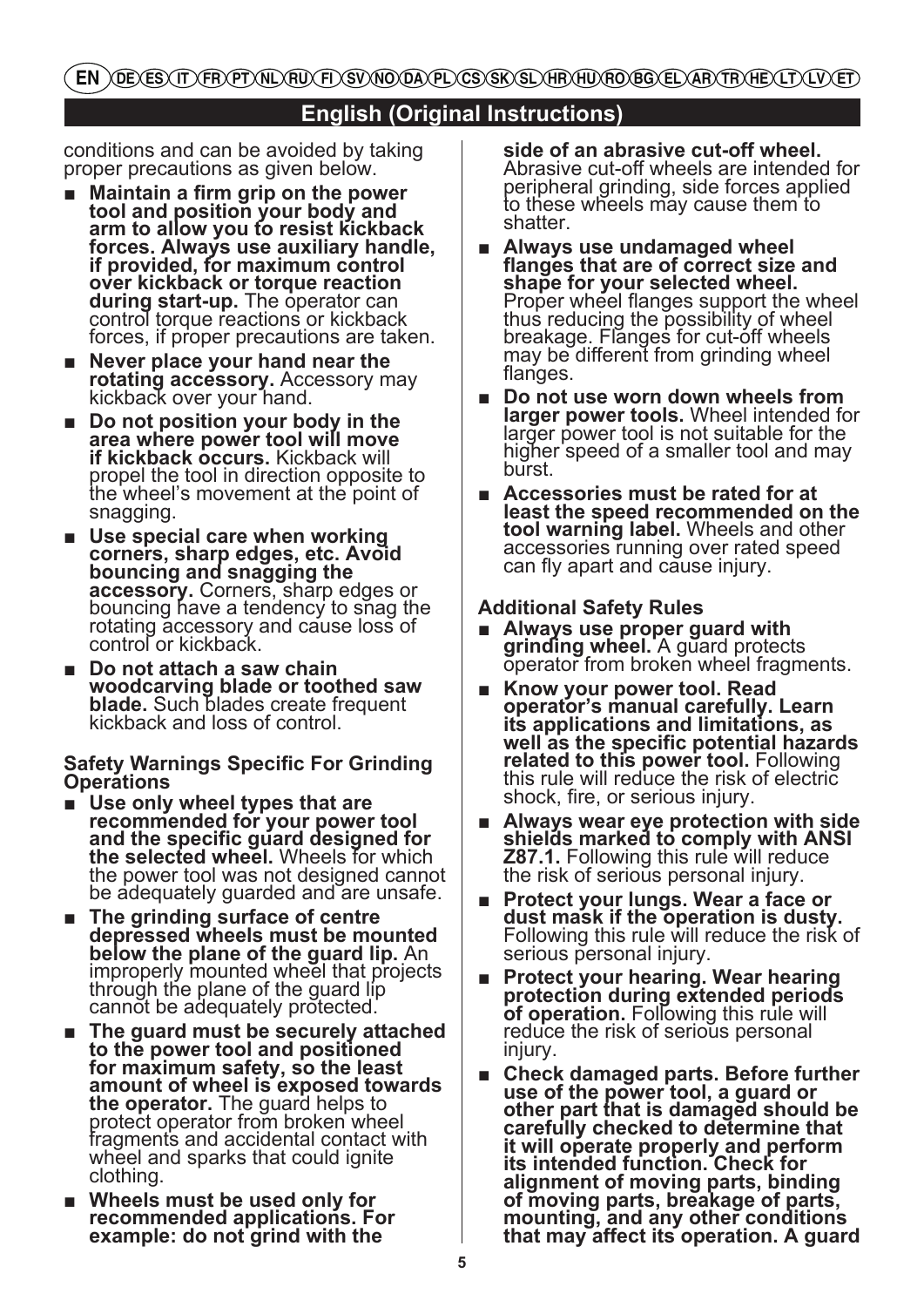# **English (Original Instructions)**

**or other part that is damaged should be properly repaired or replaced by an authorized service center.** Following this rule will reduce the risk of shock, fire, or serious injury.

- **Inspect for and remove all nails from lumber before using this power tool.**  Following this rule will reduce the risk of serious personal injury.
- **Save these instructions.** Refer to them frequently and use them to instruct others who may use this power tool. If you loan someone this power tool, loan them these instructions also.

## **SAFETY WARNINGS FOR BATTERY PACK**

- Do not dismantle, open or shred secondary battery pack.
- Do not expose battery pack to heat or fire. Avoid storage in direct sunlight.
- Do not short-circuit battery pack. Do not store battery pack haphazardly in a box or drawer where they may shortcircuit each other or be short-circuited by other metal objects.
- Do not remove battery from its original battery pack enclosure required for use.
- Do not subject battery pack to mechanical shock.
- In the event of leaking, do not allow the liquid to come in contact with the skin or eyes. If contact has been made, wash the affected area with copious amounts of water and seek medical advice.
- Do not use any charger other than that specifically provided for use with the equipment.
- Observe the plus  $(+)$  and minus  $(-)$ marks, battery and equipment and ensure correct use.
- Do not use any battery pack which is not designed for use with the equipment.
- Do not mix battery pack with different manufacture, capacity, size or type within a device.
- Keep battery pack out of the reach of children.
- Seek medical advice immediately if battery pack has been swallowed.
- Always purchase the correct cell or

battery for the equipment.

- Keep battery pack clean and dry.
- Wipe the battery pack terminals with a clean dry cloth if they become dirty.
- Secondary battery pack need to be. charged before use. Always use the correct charger and refer to the manufacturer's instructions or equipment manual for proper charging instructions.
- Do not leave a battery pack on prolonged charge when not in use.
- After extended periods of storage, it may be necessary to charge and discharge the cells or battery pack several times to obtain maximum performance.
- Secondary battery pack give their best performance when they are operated at normal room temperature (20 °C ±  $5^{\circ}$ C).
- Retain the original product literature for future reference.

# **SYMBOLS**

The following symbols are important for reading and understanding the operating instructions. Please take note of the symbols and their meanings. The correct interpretation of the symbols will help you to use the machine in a better and safer manner.

| <b>Symbol Meaning</b> |                                                  |  |  |  |  |
|-----------------------|--------------------------------------------------|--|--|--|--|
|                       | Safety alert                                     |  |  |  |  |
|                       | <b>CE Conformity</b>                             |  |  |  |  |
|                       | Read all safety warnings and all<br>instructions |  |  |  |  |
|                       | Wear ear protection                              |  |  |  |  |
|                       | Wear eye protection                              |  |  |  |  |
|                       | Wet Conditions Alert                             |  |  |  |  |
| v                     | Volts                                            |  |  |  |  |
| $n_{o}$               | No-load speed                                    |  |  |  |  |
| ᅮ                     | Direct Current                                   |  |  |  |  |
| min                   | Minutes                                          |  |  |  |  |
|                       |                                                  |  |  |  |  |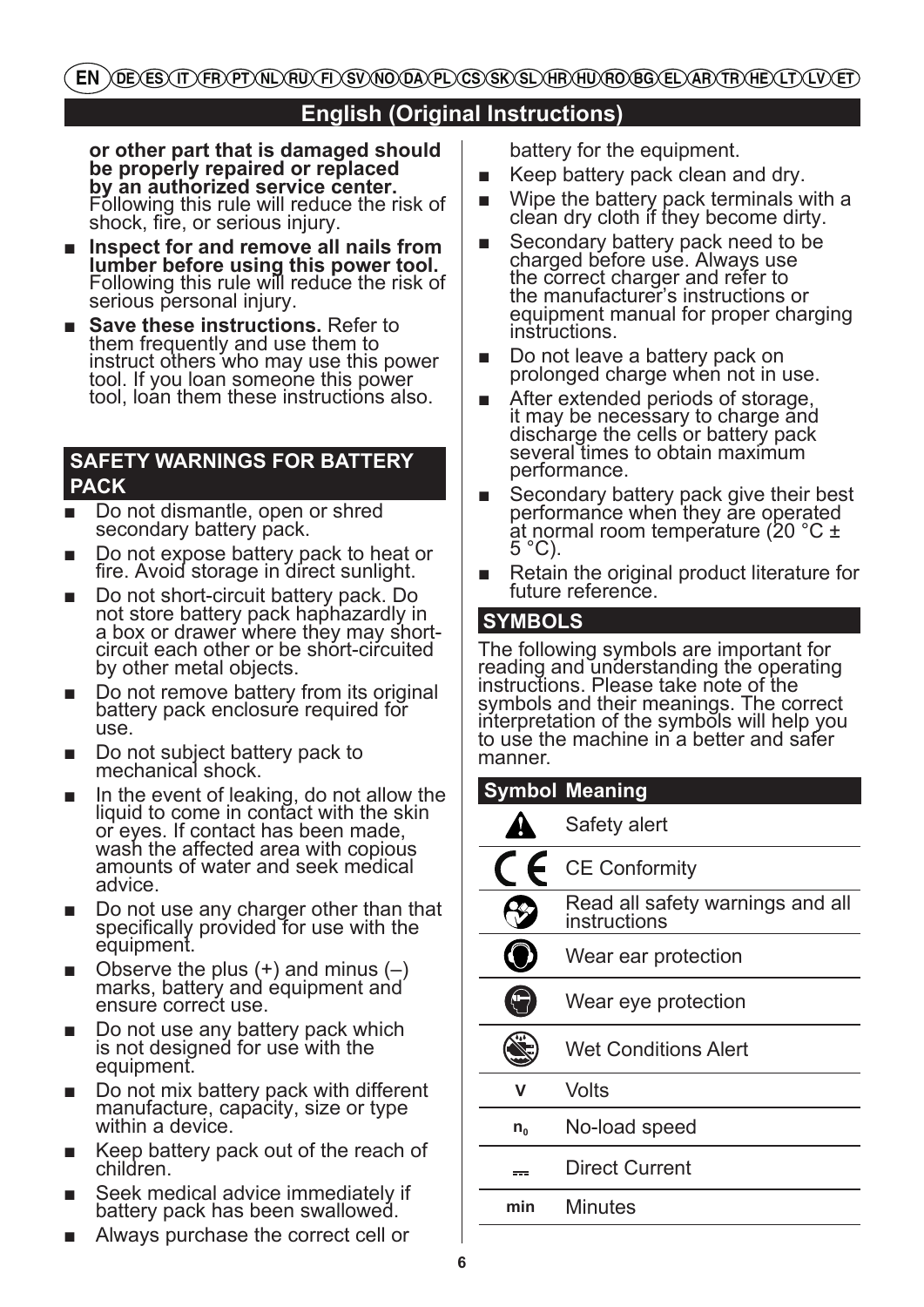# EN )DEXES (IT )FR PT (NU RU FT SV NO DA PL ) CS (SK SL )HR HU RO BG (EL )AR (TR HE LI ) LV (ET

# **English (Original Instructions)**

**.../min** Per Minute

The following signal words and meanings are intended to explain the levels of risk associated with this product.

| <b>SYMBOL SIGNAL</b> | <b>MEANING</b>                                                                                                                |
|----------------------|-------------------------------------------------------------------------------------------------------------------------------|
| <b>DANGER</b>        | Indicates an immi-<br>nently hazardous<br>situation, which, if<br>not avoided, will<br>result in death or<br>serious injury.  |
| WARNING              | Indicates a poten-<br>tially hazardous<br>situation, which, if<br>not avoided, could<br>result in death or<br>serious injury. |
| <b>CAUTION</b>       | Indicates a poten-<br>tially hazardous<br>situation, which, if<br>not avoided, may<br>result in minor or<br>moderate injury.  |
| <b>CAUTION</b>       | (Without Safety)<br>Alert Symbol) In-<br>dicates a situation<br>that may result in<br>propertý damage.                        |

## **DISPOSAL**



Separate collection. This product must not be disposed of with normal household waste. Should you find one day that your Greenworks tools product needs replace- ment, or if it is no further use to you, do not dispose of it with household waste. Make this product available for separate collection.



Separate collection of used products and packaging allows materials to be recycled

and used again. Re-use of recycled materials helps prevent environmental pollution and reduces the demand for raw materials.



Li-ion At the end of their useful life, discard batteries with due care for our environment. The battery contains material which is hazardous to you and the environment. It must be removed and disposed of separately at a facility that accepts lithium-ion batteries.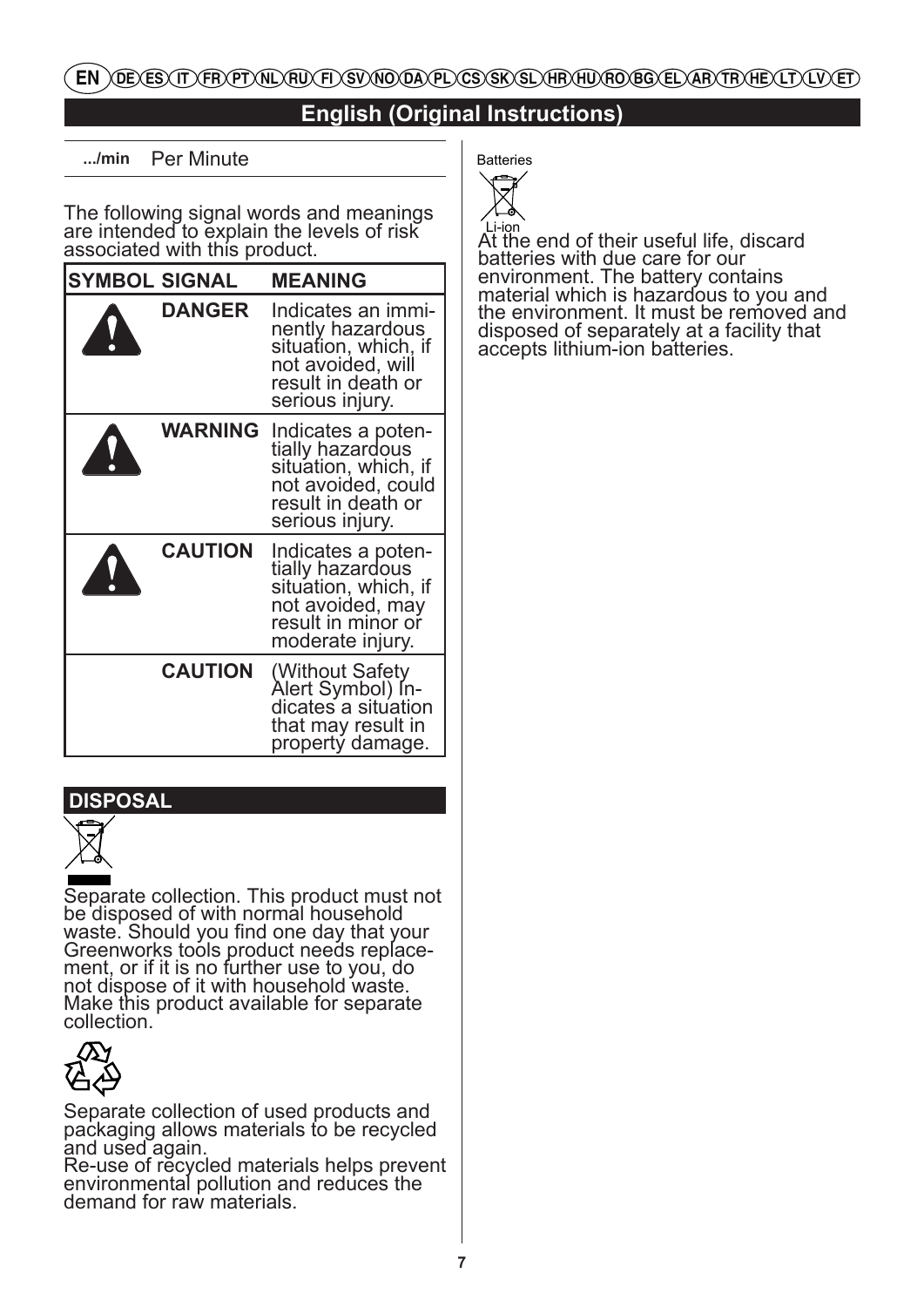(en)(de)(es)(it)(fr)(pt)(nl)( **RU** (F) SV/NO/DA/PL/CS/SK/SL/HR/HU/RO/BG/EL/AR/TR/HE/LT/LV/ET

# Русский (Перево д оригинальных инструкций)

# ОБЩИЕ ПОЛОЖЕНИЯ ПО БЕЗОПАСНОСТИ ПРИ РАБОТЕ С **ЭЛЕКТРОИНСТРУМЕНТОМ**

# A BHUMAHUE

Внимательно изучите все указания по технике безопасности. Несоблюдение данных указаний и инструкций может привести к поражению электрическим током, возгоранию и риску получения серьезной травмы.

### Сохраните все указания и инструкции для использования в будущем.

Термин «электроин струмент» в данных указаниях относится к вашему электройнструменту, работающему от сети (сетевому) или работающему от батареи (беспроводному).

### Безопасность рабочей зоны

- Рабочая зона должна быть чистой и хорошо освещенной. Замусоренная и плохо освещенная рабочая зона может стать причиной несчастных случаев.
- Не используйте электроинструмент во взрывоопасной атмосфере, например, рядом с горючими жидкостями, газами или в запыленных местах. Из электроинструмента вылетают искры, которые могут воспламенить пыль или пары.
- Не допускайте детей и посторонних наблюдателей к рабочей зоне. Присутствие посторонних может стать причиной потери контроля над инструментом.

### Электробезопасность

- Вилка электроинструмента должна соответствовать розетке. Категорически запрещается внесение изменений в конструкцию сетевого шнура и вилки. Запрещено использование переходников для подключения заземленных электроинструментов. Самодельные вилки и розетки повышают риск повреждения электрическим током.
- Избегайте контакта с заземленными предметами, например. трубами, батареями, кухонными плитами, холодильниками. Это уменьшит риск поражения током.
- Не допускайте попадания на

электроинструмент влаги и не используйте его во влажной атмосфере. Влажный инструмент создает повышенный риск поражения током.

- Оберегайте сетевой шнур от механических повреждений и контактов с агрессивными жидкостями. Не переносите электроинструмент за сетевой шнур. Не отключайте инструмент от электропитания, вытягивая сетевой шнур. Держите шнур вдали от источников тепла, смазки, острых и движущихся предметов. Поврежденный или спутанный шнур создает повышенный риск поражения током.
- При работе с электроинструментом вдали от источников питания используйте только такой удлинитель, который предназначен для наружных работ. Использование шнура. предназначенного для наружных работ, снижает риск поражения током
- При необходимости выполнять работы во влажной обстановке используйте источник электропитания, оборудованный устройством защитного отключения. Использование устройства защитного отключения уменьшает риск поражения электрическим током.

### Личная безопасность

- Будьте внимательны, следите за своими действиями и руководствуйтесь здравым смыслом при работе с электроинструментом. Не работайте с электроинструментом, если вы утомлены, находитесь в состоянии алкогольного, наркотического опьянения или под воздействием лекарственных средств. Малейшая невнимательность при работе с электроинструментом может привести к серьезным травмам.
- Используйте индивидуальные средства защиты. Работайте в защитных очках. Средства индивидуальной защиты, например, противопылевые респираторы, защитная обувь с нескользящей подошвой, каски, средства защиты органов слуха, помогут вам избежать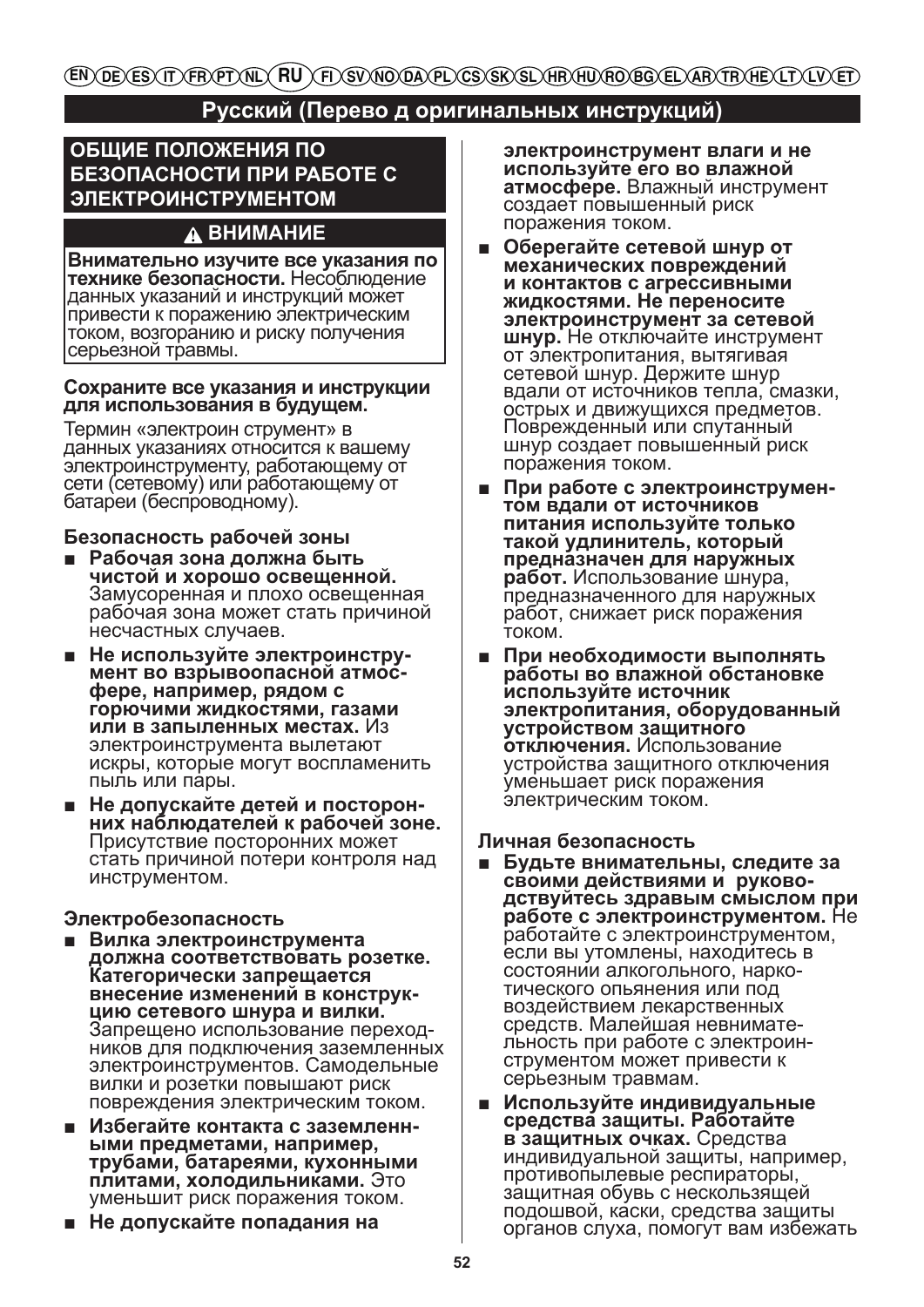(en)(de)(es)(it)(fr)(pt)(nl)( **ru** (FI)(SV)(NO)(DA)(PL)(CS)(SK)(SL)(HR)(HU)(RO)(BG)(EL)(AR)(TR)(HE)(LT)(LV)(ET)

# Русский (Перево д оригинальных инструкций)

травм.

- Не допускайте случайного запуска. Убедитесь, что выключатель находится в положении Выкл. перед тем как подключаться к электросети или батарее, брать или переносить инструмент. Перенос электроинструмента с пальцем на выключателе или подключение к электросети во включенном состоянии может привести к несчастному случаю.
- Перед включением электроинструмента снимите регулировочные и гаечные ключи. Ключ, закрепленный на вращающихся частях инструмента, может привести к травме.
- Не перенапрягайтесь. Сохраняйте устойчивое положение. Это позволит лучше управлять электроинструментом в непредвиденных ситуациях.
- Работайте в специальной одежде. Не надевайте болтающуюся одежду и украшения. Не допускайте попадания волос, одежды и перчаток в движущиеся детали. Болтающаяся одежда, украшения и неубранные волосы могут быть затянуты движущимися деталями.
- Если электроинструмент снабжен пылеулавливающей системой, убедитесь в том, что она подключена и правильно функционирует. Использование пылесборника может снизить влияние опасных факторов. связанных с запыленностью.
- Не использовать, стоя на лестнице или неустойчивой поверхности. Устойчивое положение на прочной поверхности обеспечит лучший контроль над инструментом в непредвиденной ситуации.

### ЭКСПЛУАТАЦИЯ И УХОД ЗА **ЭЛЕКТРОИНСТРУМЕНТОМ**

Не перегружайте электроинструп мент. Правильно подбирайте инструмент для выполнения необходимой работы. Правильно подобранный электроинструмент лучше и безопаснее выполняет свою работу на такой скорости вращения двигателя, для которой он был разработан.

- Не используйте электроинструм- $\blacksquare$ ент. если невозможно остановить двигатель выключателем. Любой электроинструмент, который не может управляться с помощью выключателя, представляет опасность и должен быть отремонтирован.
- Отсоедините вилку от источника питания и/или от батареи электроинструмента, прежде чем выполнять настройку, менять насадки или помещать электроинструмент на хранение. Такие меры предосторожности снижают риск случайного пуска электроинструмента.
- Храните электроинструмент в месте, недоступном для детей и не позволяйте лицам, незнакомым с электроинструментом или данными инструкциями, работать с электроинструментом. Электроинструменты опасны в руках неподготовленных пользователей.
- Поддерживайте электроинструмент в надлежащем рабочем состоянии. Проверьте движущиеся детали на предмет несоосности или заедания, выявите поломанные детали и другие условия, которые могут повлиять на работу электроинструмента. Если в электроинструменте есть неполадки, устраните их перед его использованием. Плохое обслуживание электроинструментов является причиной большого числа несчастных случаев.
- Держите режущие инструменты в заточенном и чистом состоянии. Режущие инструменты с острыми краями, поддерживаемые в надлежащем рабочем состоянии, реже заклиниваются, и ими легче управлять.
- Применяйте электроинструмент, дополнительное оборудование, наконечники и т. п. в соответствии с настоящими инструкциями, учитывая при этом рабочие условия и выполняемую работу. Во избежание опасности соблюдайте указанное для электроинструмента предназначение.

### ЭКСПЛУАТАЦИЯ И УХОД ЗА **БАТАРЕЕИ**

■ Убедитесь, что выключатель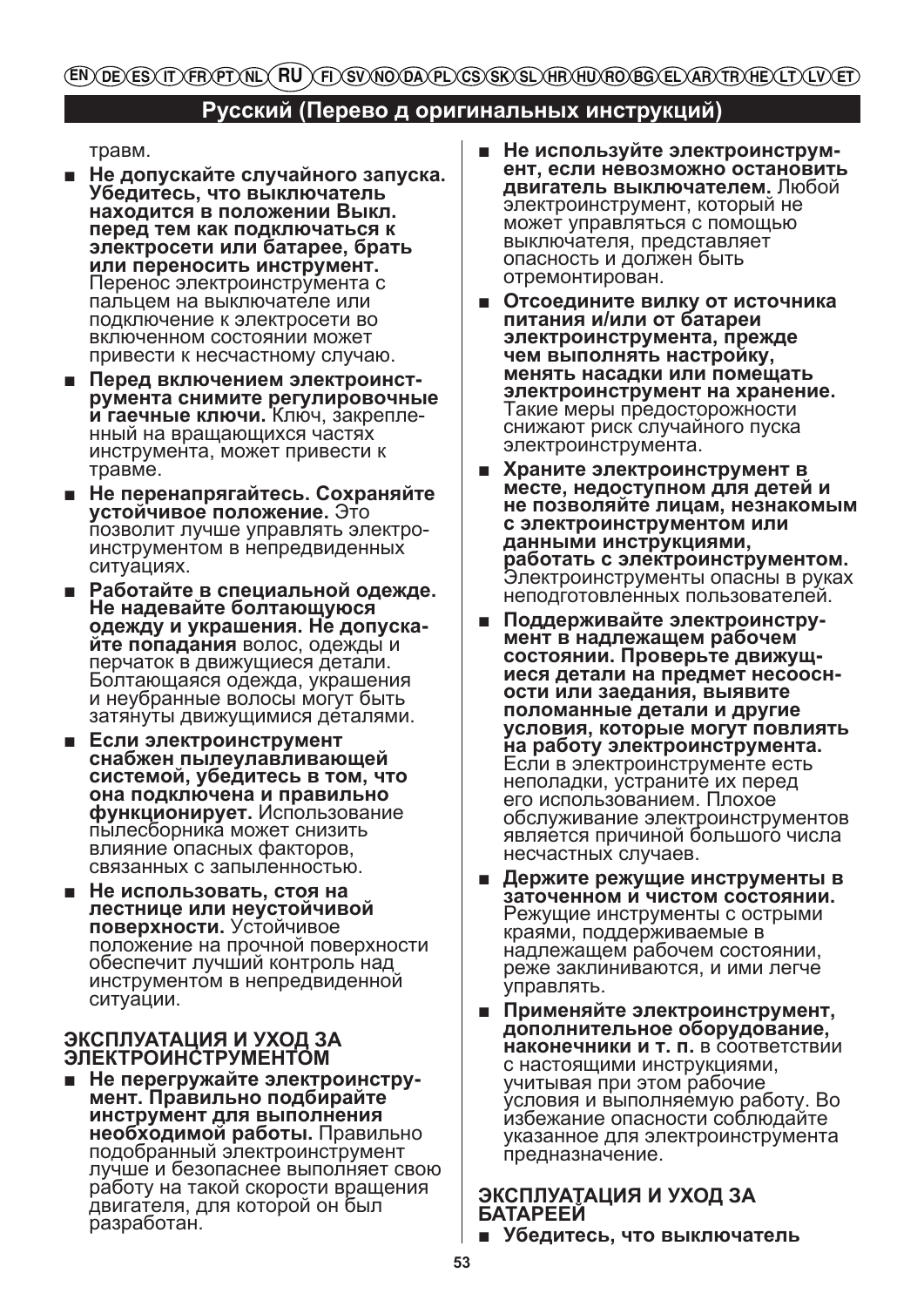# (EN) DE) ES) (IT) FR) PT) NL) (FL) RT) ST) NTO DA) PL) CS) ST) SL) HR) HTU) FTO BG) EL) AR) (TR) HE) (LT) (LT)

# **Русский (Перево д оригинальных инструкций)**

**находится в положении Выкл.**  перед установкой батареи. Установка батареи в электроинструмент, находящийся во включенном состоянии, может привести к несчастному случаю.

- **Заряжайте только с помощью зарядного устройства, указанного изготовителем.** Зарядное устройство, подходящее для одного типа батареи, может создать риск возгорания при использовании с другой батареей.
- **Используйте электроинструмент только с предназначенными для него батареями.** Использование любых других батарей может создать риск травм и пожара.
- **Когда батарея не используется, держите ее вдали от металлических предметов, например, канцелярских скрепок, монет, ключей, гвоздей, винтов или других мелких металлических предметов, которые могут замкнуть полюса батареи.** Замыкание полюсов батареи может стать причиной ожогов или пожара.
- **При ненормальных условиях эксплуатации из батареи может вытечь жидкость. Избегайте контакта с ней. Если случайно произошел контакт, смойте жидкость водой.** Если жидкость попала в глаза, обратитесь за медицинской помощью. Жидкость, вытекшая из батареи, может вызвать раздражение или ожоги.
- При использовании под прямыми солнечными лучами не допускайте попадания воды на устройство, а также не работайте под дождем.
- Храните в помещении, не оставляйте под дождем, во влажных местах или под прямыми солнечными лучами.

### **ОБСЛУЖИВАНИЕ**

■ **Ваш электроинструмент должен обслуживаться только квалифицированным специалистом с использованием только оригинальных запасных частей.** Это будет обеспечивать безопасность электроинструмента.

# **ОСТОРОЖНО**

Чтобы уменьшать риск ущерба, пользователь должен читать и понимать руководство оператора.

■ **При обслуживании электроинструмента пользуйтесь только оригинальными запчастями. Следуйте указаниям раздела «Обслуживание» данного руководства.**Использование неоригинальных запчастей или несоблюдение инструкций по обслуживанию несет риск поражения электрическим током или травмирования.

### **Указания по технике безопасности для угловых шлифмашин**

- **Не рекомендуется использовать электроинструмент для полировки, зачистки, очистки и резки.** Использование электроинструмента в целях, для которых он не предназначен, может создать угрозу травмирования.
- **Не применяйте принадлежности, которые не пред- усмотрены изготовителем специально для настоя- щего электроинструмента и не рекомендуются им.** Одна только возможность крепления принадлежно- стей на Вашем электроинструменте не гарантирует еще их надежное применение.
- **Допустимое число оборотов рабочего инструмента должно быть не менее указанного на электроин- струменте максимального числа оборотов.**  Оснаст- ка, вращающаяся с большей, чем допустимо скоро- стью, может разорваться и разлететься в пространстве.
- **Наружный диаметр и толщина рабочего инструмен- та должны соответствовать размерам Вашего элек- троинструмента.**  Неправильно соразмеренные рабочие инструменты не могут быть в достаточной степени защищены и могут выйти из-под контроля.
- **Сменные рабочие инструменты с резьбой должны точно подходить к резьбе шлифовального шпинде- ля. В сменных рабочих инструментах, монтируемых с помощью фланца, диаметр**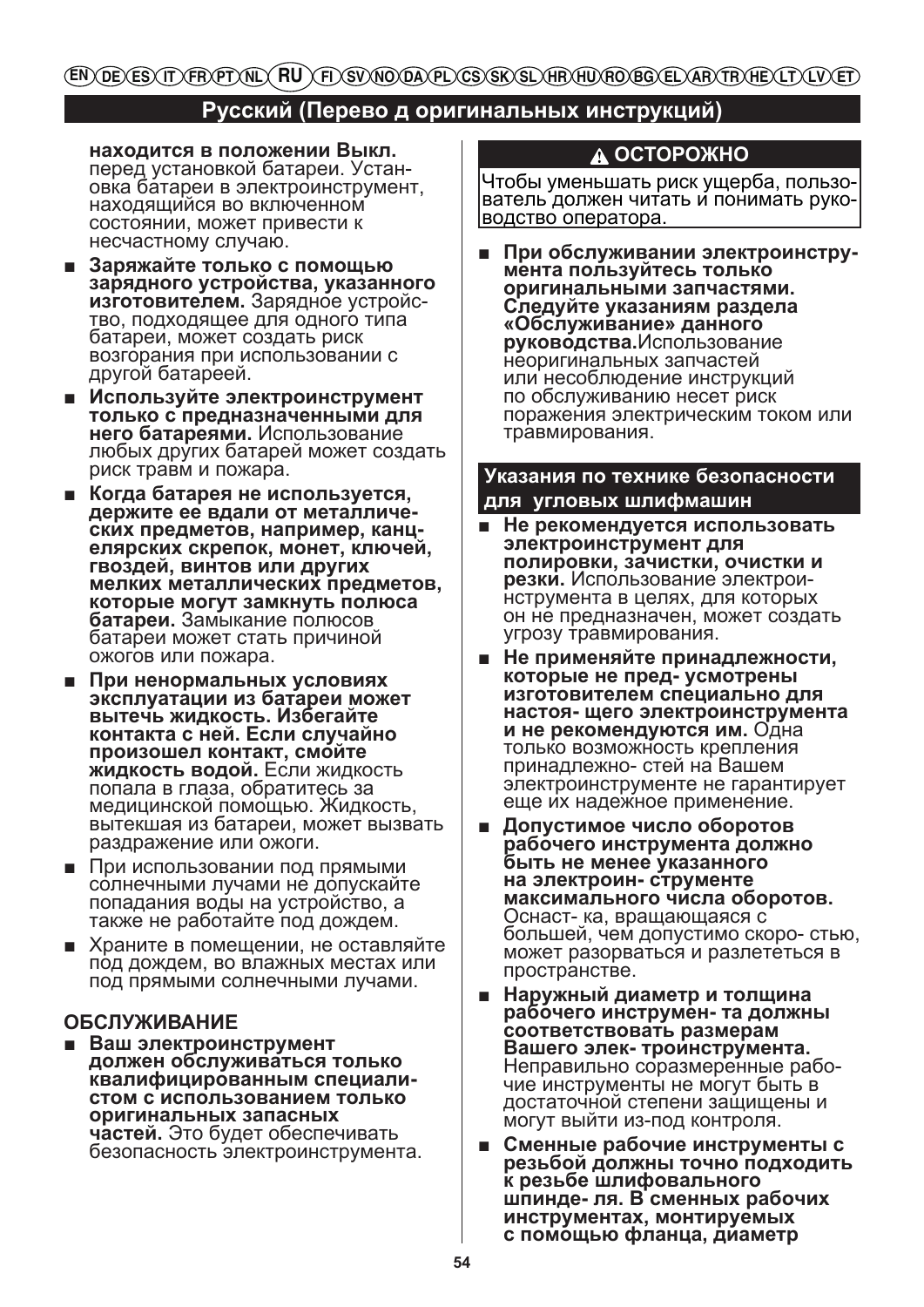# Русский (Перево д оригинальных инструкций)

отверстий рабочего инструмента должен подходить к диаметру отвер- стий во фланце.

Сменные рабочие инструменты, кото- рые не точно крепятся на электроинструменте, враща- ются неравномерно, очень сильно вибрируют и могут выйти из-под контроля.

- Не применяйте поврежденные рабочие инструмен- ты. Проверяйте каждый раз перед исполь-<br>зованием рабочие инструменты, как то, шлифовальные кру- ги, на сколы и трещины, шлифовальные тарелки на трещины, риски или сильный износ, проволочные щетки на незакрепленные или поломанные прово- локи. После проверки и закрепления рабочего ин- струмента Вы и все находящиеся вблизи лица долж-ны занять положение за пределами плоскости вра- щения рабочего инструмента, после чего включите электроинструмент на одну минуту на максималь-ное число оборотов. Поврежденные рабочие инстру- менты разрываются в большинстве случаев за это время контроля.
- ∎ Применяйте средства индивид-<br>уальной защиты. В зависимости от выполняемой работы применяйте защитный щиток для лица, защитное средство для глаз или защитные очки. Насколько уместно, при- меняйте противопылевой респиратор, средства за- щиты органов слуха, защитные перчатки или специ- альный фартук, которые защищают Вас от абразив-ных частиц и частиц материала. Глаза должны быть защищены от летающих в воздухе посторонних частиц, которые могут образовываться при выполнении раз-личных работ. Противопылевой респиратор или защит-ная маска органов дыхания должны задерживать обра-зующуюся при работе пыль. I Іродолжительное воздей- ствие сильного шума может привести к потере слуха.
- Следите за тем. чтобы все лица находились на без-опасном расстоянии от рабочего участка. Каждое лицо в пределах рабочего

участка должно иметь средства индивидуальной защиты. Осколки детали или разорванных рабочих инструментов могут отлететь в сторону и стать причиной травм также и за пределами непосредственного рабочего участка.

- При выполнении работ, при которых рабочий ин-струмент может задеть скрытую электропроводку, всегда держите электроинструмент за изолирован-ные ручки. Контакт с находящейся под напряжением проводкой может заряжать металлические части электроинструмента и приводить к удару электрическим то-ком.
- Никогда не выпускайте электроинструмент из рук, пока рабочий инструмент полностью не остановит- ся. Вращающийся рабочий инструмент может зацепиться за опорную поверхность и в результате Вы мо-жете потерять контроль над электроинструментом.
- Выключайте электроинструмент при транспорти- ровке. Ваша одежда может быть случайно захвачена врашающимся рабочим инструментом, и рабочий инструмент может нанести Вам травму.
- Регулярно очищайте вентиляционные прорези Ва-шего электроинструмента. Вентилятор двигателя за- тягивает пыль в корпус, и большое скопление металлической пыли может привести к электрической опасности.
- Не пользуйтесь электроинструментом вблизи горю- чих материалов. Искры могут воспламенить эти мате- риалы.
- Не применяйте рабочие инструменты, требующие применение охлаждающих жидкостей. Применение воды или других охлаждающих жидкостей может привести к поражению электротоком.

### Обратный удар и соответствующие предупреждаю-щие указания

Обратный удар - это внезапная реакция в результате заедания или блокирования вращающегося рабочего инструмента, как то, шлифовального круга, шлифо-вальной тарелки, проволочной щетки и т.д., ведущая к резкому останову вращающегося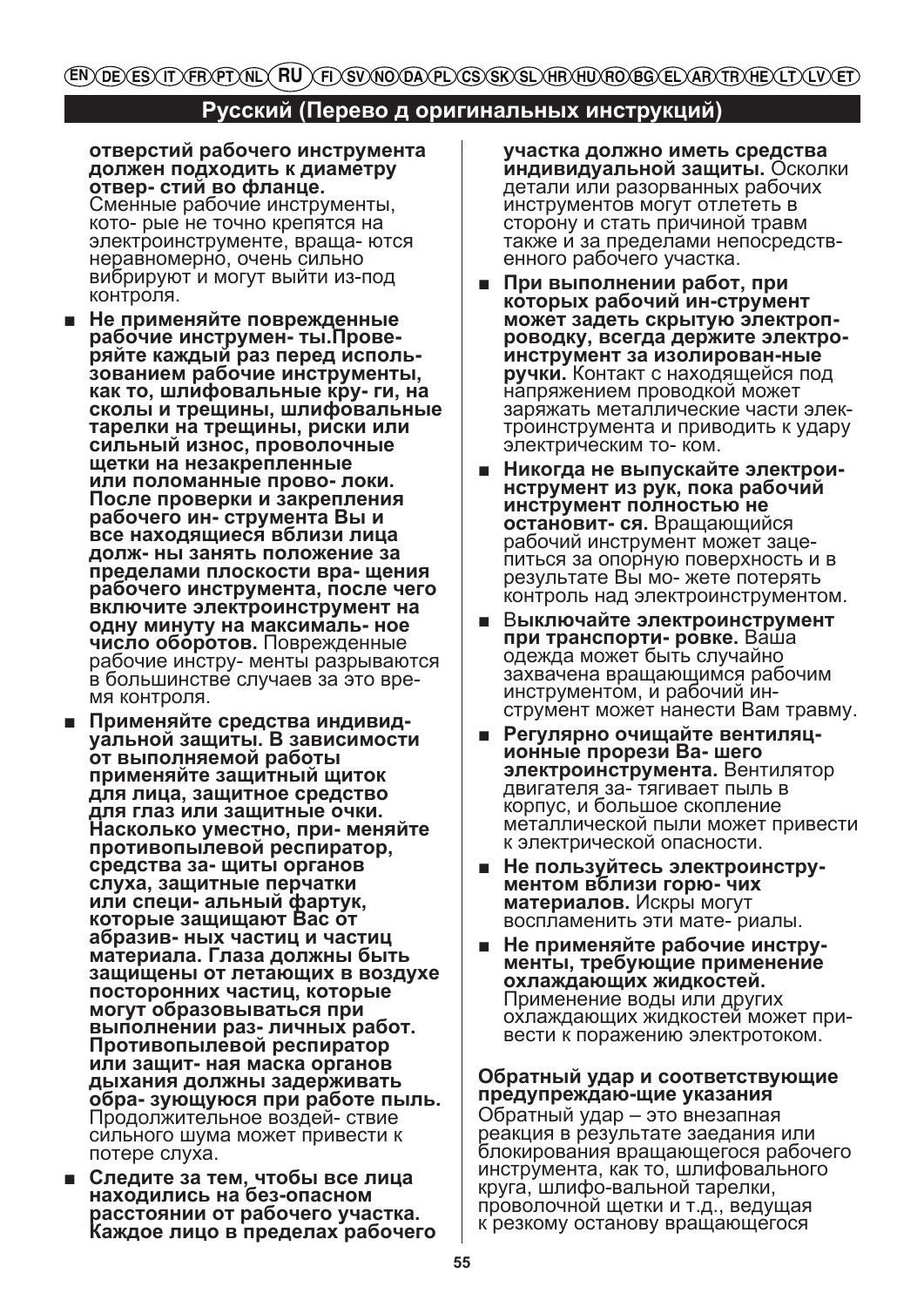(EN)(DE)(ES)(IT)(FR)(PT)(NL)( **RU**) (FI)(SV)(NO)(DA)(PL)(CS)(SK)(SL)(HR)(HU)(RO)(BG)(EL)(AR)(TR)(HE)(LT)(LV)(ET)

# **Русский (Перево д оригинальных инструкций)**

рабочего инструмен-та. При этом неконтролируемый электроинструмент ускоряется на месте блокировки против направления вращения рабочего инструмента.

Если шлифовальный круг заедает или блокируется в за-готовке, то погруженная в заготовку кромка шлифовального круга может быть зажата и в результате при-вести к выскакиванию круга из заготовки или к обрат-ному удару. При этом шлифовальный круг движется на оператора или от него, в зависимости от направления вращения круга на месте блокирования. При этом шли-фовальный круг может поломаться.

Отбрасывание пилы (отскок) является результатом неправильного использования пилы и (или) нарушений правил или условий ее эксплуатации Этого следует избегать, соблюдая следующие меры. предосторожности.

- **Крепко держите электроинструмент, Ваше тело и руки должны занять положение, в котором Вы мо- жете противодействовать обратным силам. При наличии, всегда применяйте дополнительную руко- ятку, чтобы как можно лучше противодействовать обратным силам или реакционным моментам при наборе оборотов.**  Оператор может подходящими ме- рами предосторожности противодействовать силам обратного удара и реакционным силам.
- **Ваша рука никогда не должна быть вблизи вращаю- щегося рабочего инструмента.** При обратном ударе рабочий инструмент может отскочить Вам на руку.
- **Держитесь в стороне от участка, куда при обратном ударе будет перемещаться электроинструмент.** Обратный удар перемещает электроинструмент в про- тивоположном направлении к движению шлифоваль- ного круга в месте блокирования.
- **Особенно осторожно работайте на углах, острых кромках и т. д. Предотвращайте отскок рабочего ин- струмента от заготовки и его заклинивание. Враща- ющийся рабочий инструмент склонен к заклиниванию на углах, острых кромках и при отскоке.** Это

вызывает потерю контроля или обратный удар.

■ **Не применяйте пильные цепи или пильные полотна.** Такие рабочие инструменты часто становятся причи- ной обратного удара или потери контроля над электроинструментом.

### **Предупреждения по безопасности во время шлифования**

- **Применяйте допущенные исключительно для Ваше- го электроинструмента абразивные инструменты и предусмотренные для них защитные кожухи.**  Абра- зивные инструменты, не предусмотренные для этого электроинструмента, не могут быть достаточно закры- ты и представляют собой опасность.
- **Изогнутые шлифовальные круги необходимо мон- тировать таким образом, чтобы их шлифовальная поверхность не выступала за край защитного кожу- ха.** Неправильно монтированный шлифовальный круг, выступающий за край защитного кожуха, не прикрыва- ется достаточным образом.
- **Защитный кожух необходимо надежно установить на электроинструменте и настроить с максималь- ным уровнем безопасности таким образом, чтобы в сторону пользователя смотрела как можно мень- шая часть неприкрытого абразивного инструмента.** Защитный кожух помогает защитить пользователя от обломков, случайного контакта с абразивным инстру- ментом и искрами, от которых может воспламениться одежда.
- **Абразивные инструменты допускается применять только для рекомендуемых работ. Например: Ни- когда не шлифуйте боковой поверхностью отрезно- го круга.** Отрезные круги предназначены для съема материала кромкой. Воздействием боковых сил на этот абразивный инструмент можно сломать его.
- **Всегда применяйте неповрежденные зажимные фланцы с правильными размерами и формой для выбранного Вами шлифовального круга. Правиль-**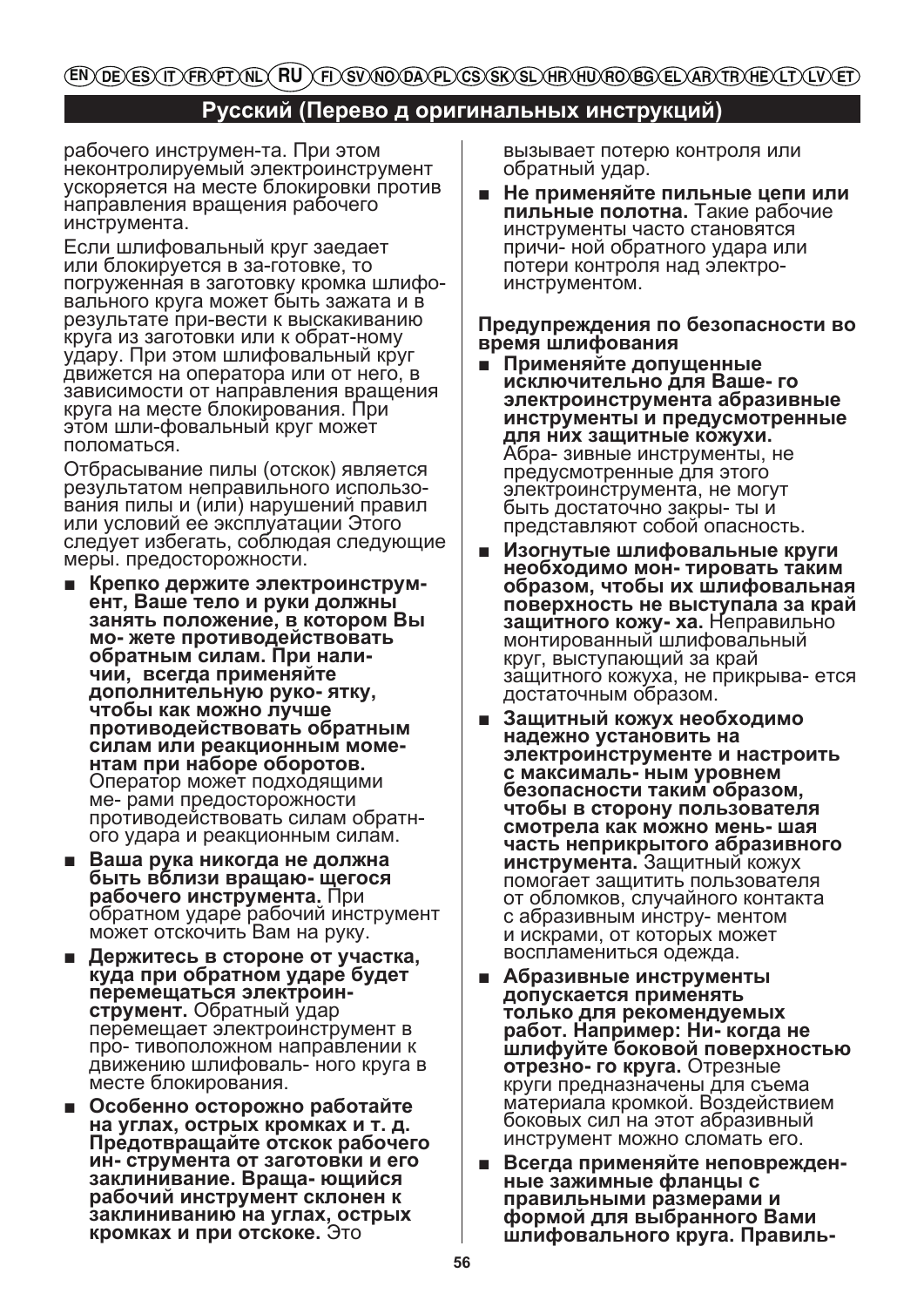# (EN) DE) ES) (IT) FR) PT) (NL) (FL) SV) NO (DA) PL) CS) SK) SL) HR) HU) RO) BG) EL) AR) (TR) HE) LT) (LV) (ET)

# Русский (Перево д оригинальных инструкций)

ные фланцы являются опорой для шлифовального кру- га и уменьшают опасность его поломки. Фланцы для от- резных кругов могут отличаться от фланцев для шли- фовальных кругов.

- Не применяйте изношенные шлифовальные круги больших электроинструментов. Шлифовальные кру- ги для больших электроинструментов изготовлены не для высоких скоростей вращения маленьких электро- инструментов, и их может разорвать.
- Параметры принадлежностей должны соответствовать рекомендованной скорости, указанной на предупреждающей табличке инструмента. Диски и иные принадлежности при работе на скоростях, превышающих их номинальные значения, могут отделиться от инструмента и стать причиной травмы.

Дополнительные правила по технике безопасности

- При использовании шлифоваьного круга устанавливайте шиток соответствующего размера. Щиток защищает оператора от отлетающих частиц круга.
- Изучите принцип работы электроинструмента. Внимательно изучите руководство пользователя.<br>Изучите сферы применения инструмента и ограничения по его использованию, а также потенциальные угрозы, связанные с работой электроинструмента. Соблюдение данного правила уменьшит угрозу поражения электрическим током, возгорания и получения серьезных травм.
- Надевайте защитные очки с боковыми щитками с маркировкой о соответствии стандарту ANSI **Z87.1.** Соблюдение данного правила уменьшит угрозу получения серьезных травм.
- Зашишайте органы дыхания. При работе в условиях высокого содержания пыли надевайте респиратор или пылезащитную маску. Соблюдение данного правила уменьшит угрозу получения серьезных травм.
- Защищайте органы слуха. При  $\blacksquare$ длительной работе используйте средства защиты органов слуха.<br>Соблюдение данного правила уменьшит угрозу получения серьезных травм.
- Проверяйте детали на предмет повреждений. Перед дальнейшим использованием электроинструмента щиток или другие поврежденные детали должны быть внимательно осмотрены с целью определения возможности их дальнейшего использования по назначению. Проверьте выравнивание и сцепление подвижных деталей, наличие поломок, прочность крепления и прочие факторы, которые могут повлиять на работу устройства. Щиток или другие поврежденные детали должны ремонтироваться или заменяться в авторизованном сервисном центре. Соблюдение данного правила уменьшит угрозу поражения током, возгорания или получения серьезных травм.
- Перед тем как приступать к п. работе с электроинструментом, проведите осмотр и удалите все гвозди из древесины. Соблюдение данного правила уменьшит угрозу получения серьезных травм.
- храните настоящие инструкции по технике безопасности. регулярно перечитывайте их и информируйте других пользователей. одалживая инструмент, прикладывайте к нему настоящее руководство по эксплуатации.

# ПРЕДОСТЕРЕЖЕНИЯ ОТНОСИТЕ-ЛЬНО БЕЗОПАСНОЙ ЭКСПЛУАТ-АЦИИ БАТАРЕИ

- Не разбирайте, не открывайте и не ломайте дополнительную батарею.
- Не подвергайте батарею воздействию высокой температуры и огня. Не допускайте хранения под прямыми солнечными лучами.
- Не замыкайте батарею накоротко. Не храните батареи небрежно в коробке или ящике, где они могут накоротко замкнуться друѓ с другом или с другими металлическими предметами. Не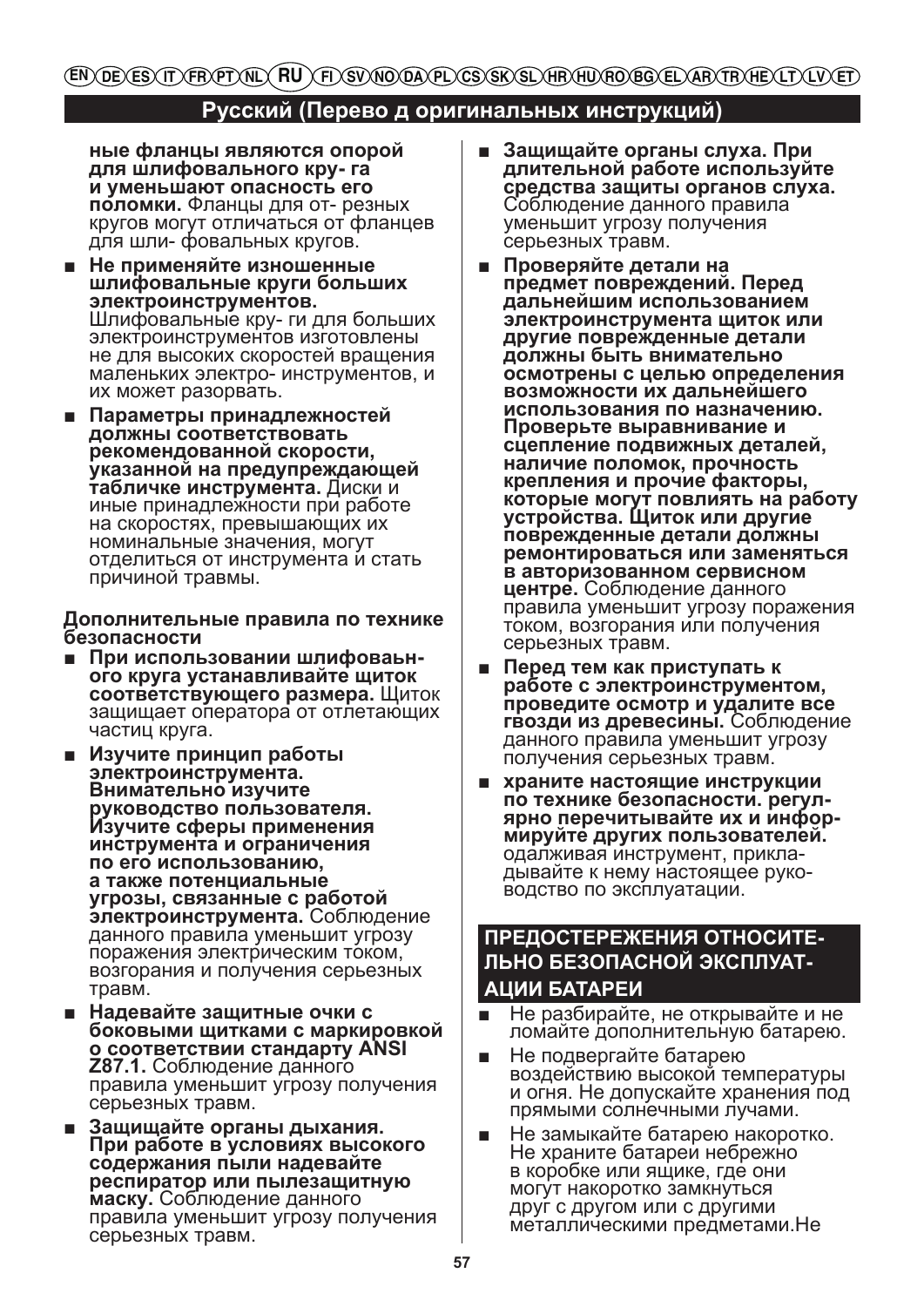# (EN) DE) ES) (IT) FR) PT) NL) (FL) RT) ST) NTO DA) PL) CS) ST) SL) HR) HTU) FTO BG) EL) AR) (TR) HE) (LT) (LT)

# **Русский (Перево д оригинальных инструкций)**

извлекайте батарею из батарейного блока, необходимого для ее использования.

- Не подвергайте батарею механическим ударам.
- В случае утечки жидкости из батареи не допускайте ее контакта с кожей или попаданию в глаза. Если произошел контакт с этой жидкостью, обильно промойте пораженный участок водой и обратитесь к врачу.
- Не используйте зарядные устройства, не предусмотренные для использования с этим изделием.
- Соблюдайте полярность при подключении батареи к устройству и правила ее эксплуатации.
- Не используйте батареи, не предусмотренные для использования с этим изделием.
- Не смешивайте батареи разных производителей, мощности, размера или типа в одном устройстве.
- Держите батарею в недоступном для детей месте.
- Немедленно обратитесь к врачу в случае проглатывания деталей батареи.
- Приобретайте только такие батареи, которые предназначены для использования с этим изделием.
- Храните батарею в чистоте и сухости.
- Протрите клеммы батареи чистой сухой тканью, если они загрязнились.
- Заряжаемые батареи необходимо заряжать перед использованием. Всегда используйте надлежащее зарядное устройство и обратитесь к инструкциям производителя или руководству по эксплуатации изделия для осуществления правильной зарядки.
- Не заряжайте батарею в течение долгого времени, если она не используется.
- После длительного хранения может понадобиться несколько раз зарядить и разрядить батарею, чтобы обеспечить максимальную производительность.
- Заражаемые батареи обеспечивают наилучшую производительность, когда они эксплуатируются при

нормальной комнатной температуре  $(20^{\circ}C \pm 5^{\circ}C)$ .

Сохраните документацию, поставляемую вместе с изделием, для использования в будущем.

# **УСЛОВНЫЕ ОБОЗНАЧЕНИЯ**

Следующие символы могут быть использованы на этом устройстве. Изучите и уясните их. Понимание этих символов позволит вам эксплуатировать данное устройство лучше и безопаснее.

# **Обозн-Значение ачение**

|         | Внимание                                                                        |
|---------|---------------------------------------------------------------------------------|
|         | Соответствие требованиям СЕ                                                     |
|         | Внимательно прочтите<br>данные инструкции перед<br>использованием продукта.     |
|         | Применяйте средства защиты<br>органов слуха                                     |
|         | Всегда надевайте защитные<br>очки.                                              |
|         | Предупреждение о<br>недопустимости работы<br>в условиях повышенной<br>влажности |
|         | Вольты                                                                          |
| $n_{o}$ | Скорость вращения на                                                            |
|         | Постоянный ток                                                                  |
| min     | Мин.                                                                            |

**.../min** В минуту